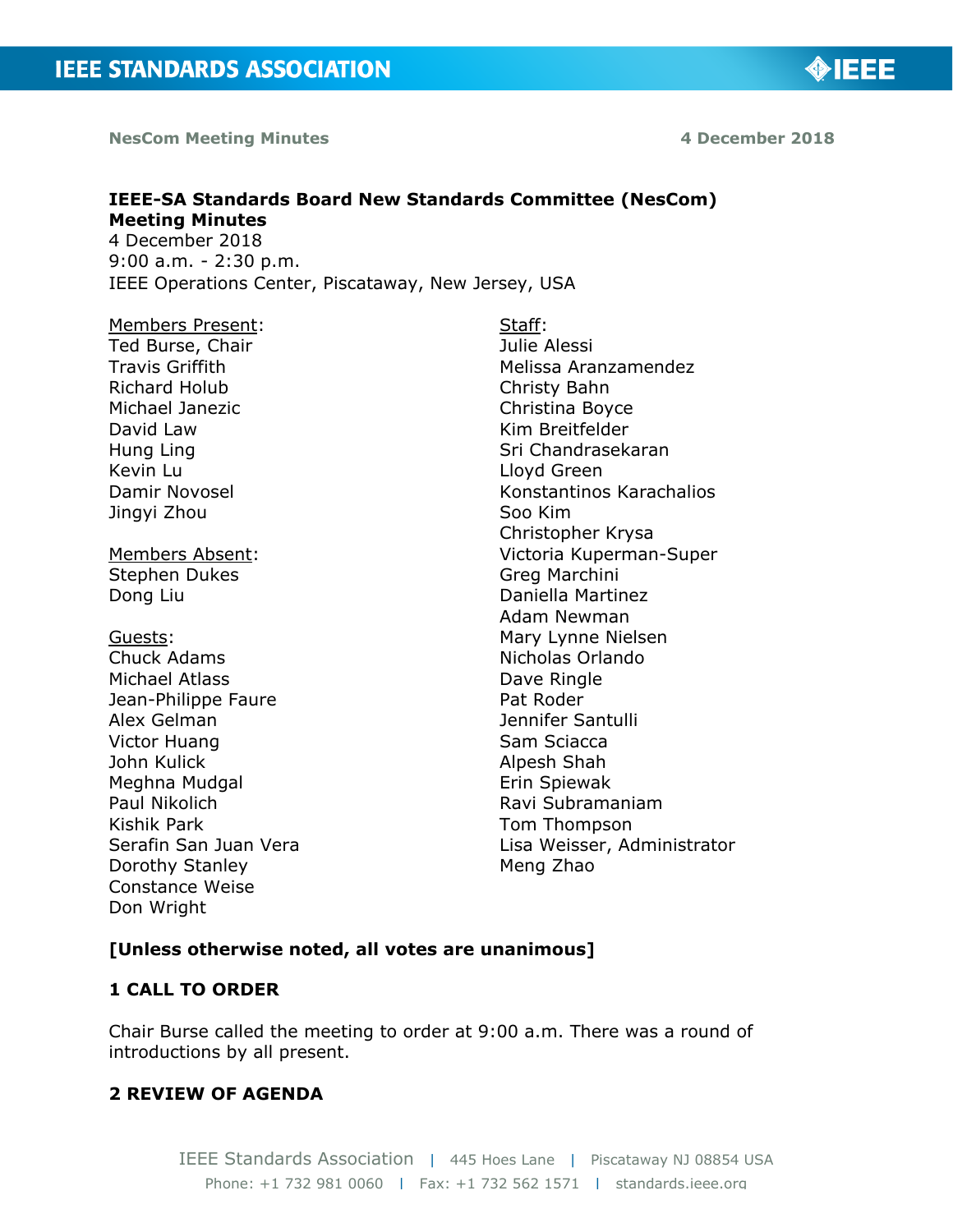**A motion was made to approve the 4 December 2018 NesCom meeting agenda. The motion was unanimously approved.**

# **2.1 Consent Agenda**

# **2.1.1 Withdrawal Requests**

IEEE Computer Society/Learning Technology

# **P1484.11.3**

Standard for Learning Technology Extensible Markup Language (XML) Schema Binding for Data Model for Content Object Communication **Recommendation: Approve PAR withdrawal**

IEEE Communications Society/Mobile Communication Networks Standards **Committee** 

# **P1933.1**

Hybrid Automatic Repeat reQuest for High Throughput Applications **Recommendation: Approve PAR withdrawal**

IEEE Instrumentation and Measurement Society/TC9 - Sensor Technology

# **P1451.4a**

Standard for a Smart Transducer Interface for Sensors and Actuators - Mixed-Mode Communication Protocols and Transducer Electronic Data Sheet (TEDS) Formats - Amendment

#### **Recommendation: Approve PAR withdrawal**

# **2.1.2 PARs to be Administratively Withdrawn**

# **P802.15.4r** (C/LM)

Standard for Local and metropolitan area networks--Part 15.4: Low-Rate Wireless Personal Area Networks (LR-WPANs) Amendment for Radio based Distance Measurement Techniques (New PAR)

# **P1363.3-2013/Cor 1** (C/MSC)

Standard for Identity-Based Cryptographic Techniques Using Pairings - Corrigendum 1: Corrections to Citations (New PAR)

# **P2409** (C/SAB)

Trial Use Recommended Practice for Design Process Documentation Template (DPDT) (New PAR)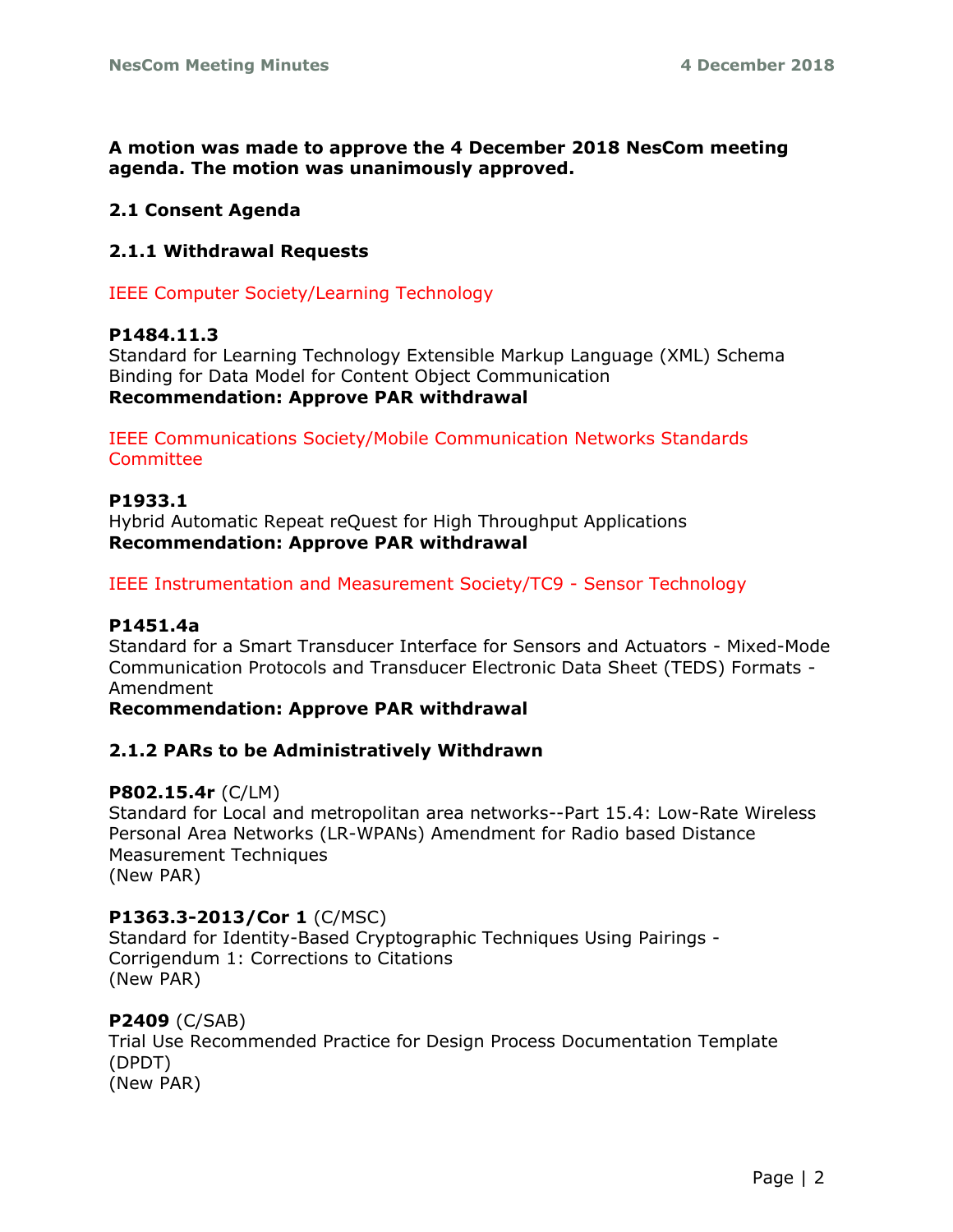# **P1680.6** (C/SAB)

Standard for Environmental Assessment of Complex Set Top Boxes (New PAR)

# **P1911.3** (COM/Access-Core-SC)

Standard for HDBaseT 5Play (New PAR)

# **P11073-20101** (EMB/11073)

Standard for ISO/11073-20101:2004, Health Informatics - Point-of-Care Medical Device Communication - Application Profile - Base Standard (Revision PAR)

# **P3004.4** (IAS/ICPS TBCC)

Recommended Practice for the Application of Medium- and High-Voltage Fuses in Industrial and Commercial Power Systems (New PAR)

# **P1719** (PE/EM)

Guide for Evaluating Stator Cores of AC Electric Machines Rated 1 MVA and Higher (New PAR)

# **P1189** (PE/ESSB)

Guide for Selection of Batteries for Standby Applications (Revision PAR)

# **P1879** (PE/IC)

Trial-Use Guide for Extending the Life of Power Cables in the Field (New PAR)

# **P1613-2009/Cor 1** (PE/SUB)

Standard Environmental and Testing Requirements for Communications Networking Devices Installed in Electric Power Substations - Corrigendum 1: Corrected definition of "communications port" (New PAR)

# **P1032** (PE/SUB)

Guide for Protecting Transmission Static Var Compensators (New PAR)

# **P1613.1** (PE/SUB)

Standard Environmental and Electromagnetic Compatibility (EMC) Testing Requirements for Intelligent Electronic Devices (IEDs) Installed in Transmission and Distribution Facilities (Revision PAR)

# **PC135.100** (PE/T&D)

Standard for Line Hardware for Overhead Line Construction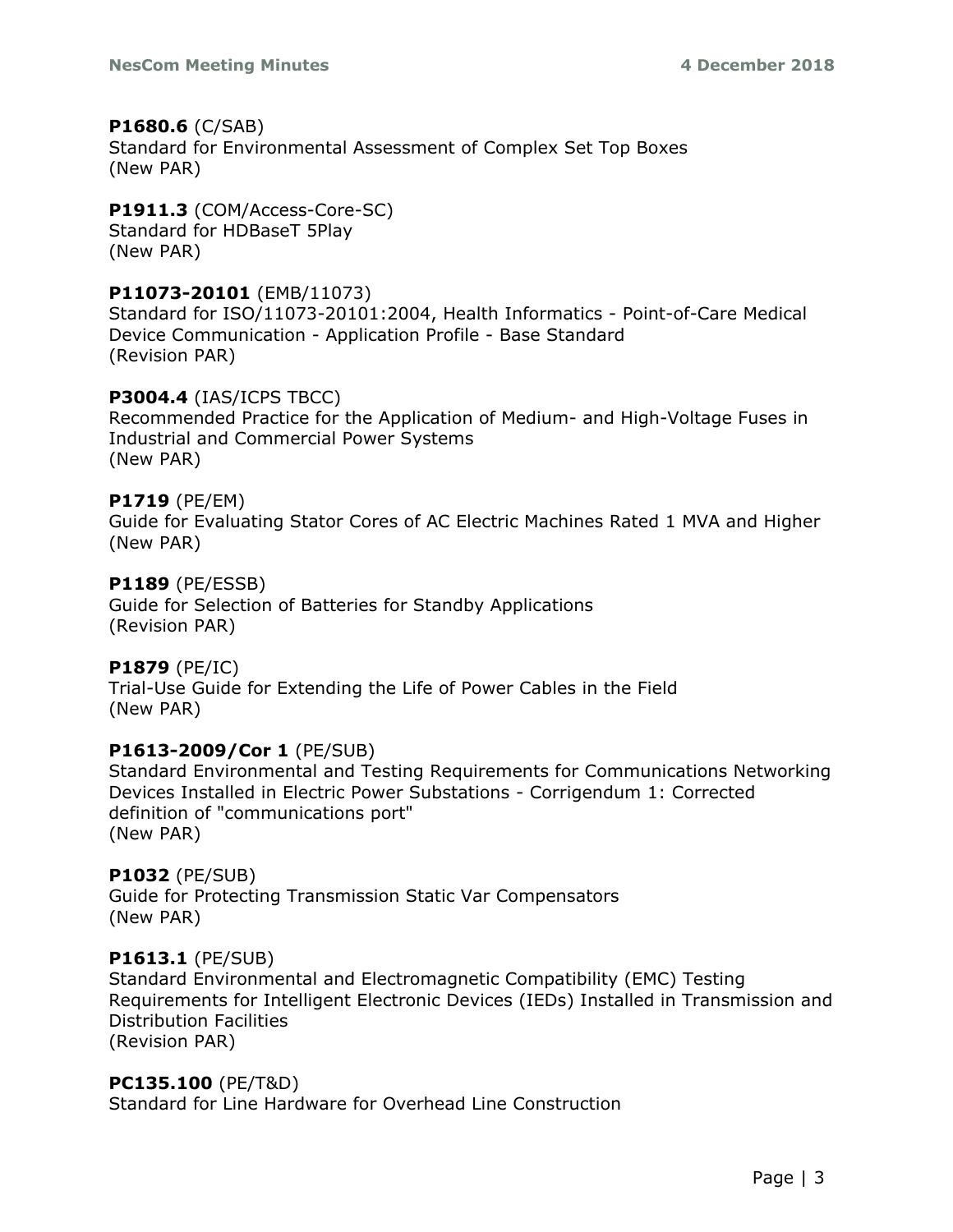(New PAR)

**2.1.3 Sponsor Change Request for P2030.4 'Guide for Control and Automation Installations Applied to the Electric Power Infrastructure'** P2030.4 Current Sponsor: C/S2ESC; New Sponsor: SASB/SCC21

# **3 PARS FOR DISCUSSION**

# **3.1 Modified PARs**

IEEE Computer Society/LAN/MAN Standards Committee

### **P802.3ca**

Standard for Ethernet Amendment: Physical Layer Specifications and Management Parameters for 25 Gb/s and 50 Gb/s Passive Optical Networks **Recommendation: Approve modified PAR (7 approve, 1 recuse [Law])**

IEEE Communications Society/Access and Core Networks Standards Committee

#### **P1904.2**

Standard for Universal Management Tunnel for Ethernet-based Subscriber Access Networks

**Recommendation: Approve modified PAR**

IEEE Industry Applications Society/Petroleum & Chemical Industry

#### **P303**

Recommended Practice for Auxiliary Devices for Rotating Electrical Machines in Class I, Division 2 and Zone 2 Locations and Class II, Division 2 and Zone 22 Locations

**Recommendation: Approve modified PAR**

IEEE Power and Energy Society/Power System Communications and Cybersecurity

# **P1711**

Standard for a Cryptographic Protocol for Electric Power System (EPS) Communications Links

**Recommendation: Approve modified PAR**

IEEE Power and Energy Society/Power System Relaying and Control

# **PC37.92**

Standard for Analog Inputs to Protective Relays from Electronic Voltage and Current Transducers

**Recommendation: Approve modified PAR**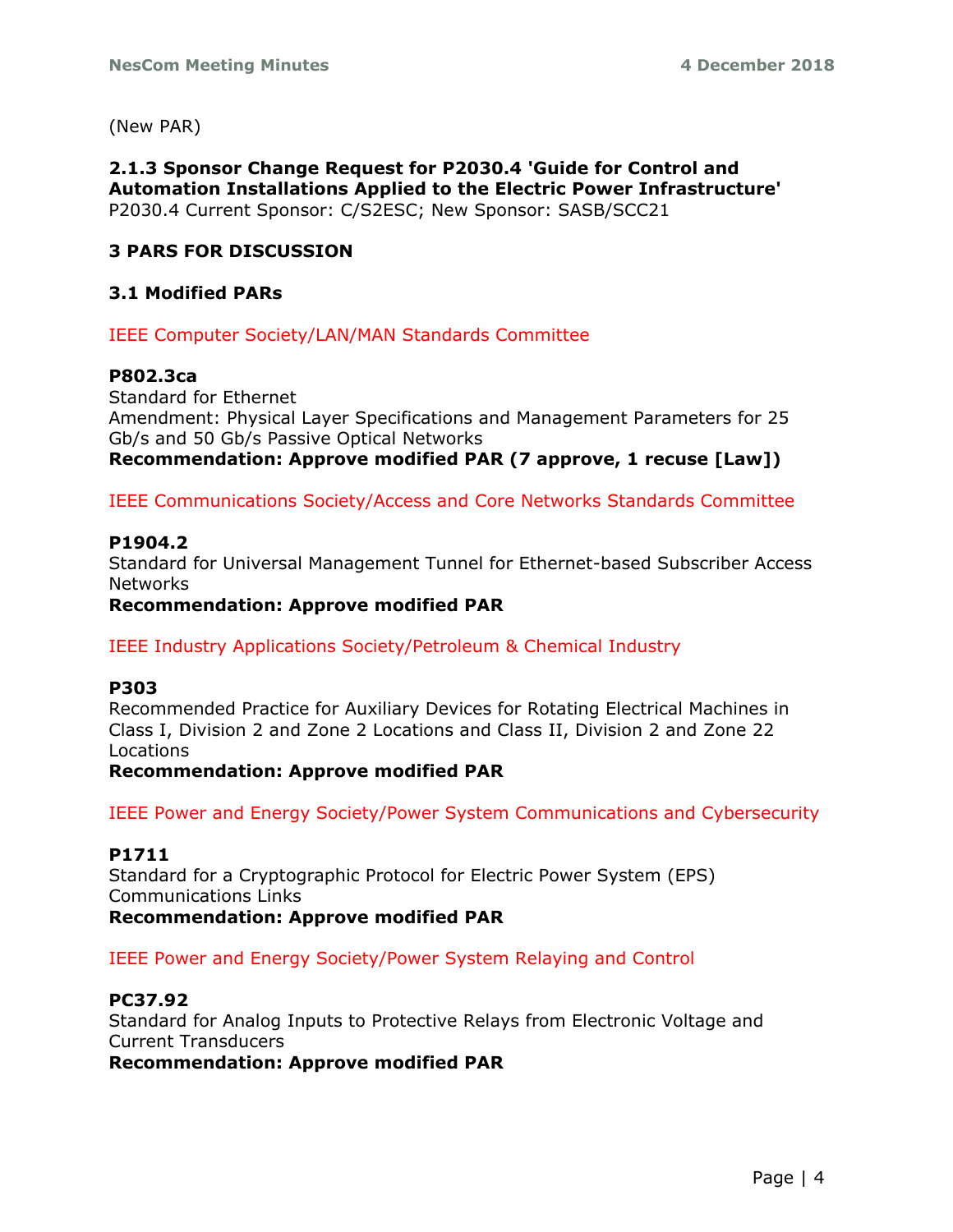# IEEE Power and Energy Society/Transmission and Distribution

# **P1806**

Guide for Reliability Based Placement of Overhead and Underground Switching and Overcurrent Protection Equipment Up to and Including 38 kV **Recommendation: Approve modified PAR**

# IEEE Vehicular Technology Society/Intelligent Transportation Systems

# **P1609.12**

Standard for Wireless Access in Vehicular Environments (WAVE)-Identifiers **Recommendation: Approve modified PAR**

# **3.2 Extension Requests**

IEEE Computer Society/LAN/MAN Standards Committee

#### **P802.3ca**

Approved Draft Standard for Ethernet Amendment: Physical Layer Specifications and Management Parameters for 25 Gb/s, 50 Gb/s, and 100 Gb/s Passive Optical Networks

# **Recommendation: Approve request for an extension until December 2020 (7 approve, 1 recuse [Law])**

# **P802.22**

Standard for Information Technology - Local and Metropolitan Area Networks - Specific Requirements - Part 22: Cognitive Radio Wireless Regional Area Networks (WRAN) Medium Access Control (MAC) and Physical Layer (PHY) Specifications: Policies and Procedures for Operation in the Bands that Allow Spectrum Sharing where the Communications Devices may Opportunistically Operate in the Spectrum of the Primary Service

# **Recommendation: Approve request for an extension until December 2019 (7 approve, 1 recuse [Law])**

# **P802.22.3**

Standard for Spectrum Characterization and Occupancy Sensing **Recommendation: Approve request for an extension until December 2019 (7 approve, 1 recuse [Law])**

IEEE Computer Society/Software & Systems Engineering Standards Committee

#### **P982.1**

Standard for Measures of the Software Aspects of Dependability **Recommendation: Approve request for an extension until December 2020** IEEE Computer Society/Test Technology

**P1838**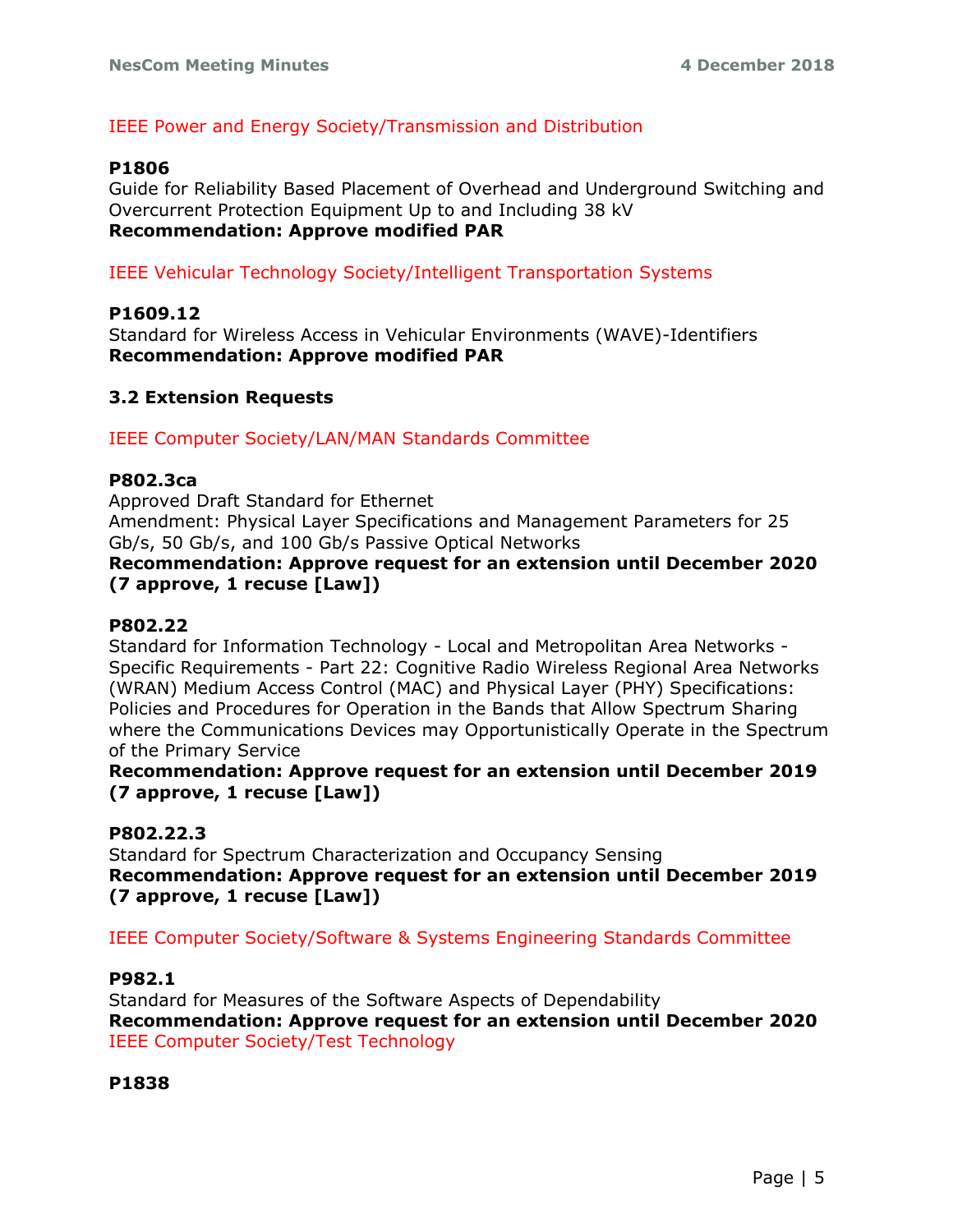Standard for Test Access Architecture for Three-Dimensional Stacked Integrated Circuits

#### **Recommendation: Approve request for an extension until December 2019**

IEEE Communications Society/Access and Core Networks Standards Committee

### **P1904.2**

Standard for Management Channel for Customer-Premises Equipment Connected to Ethernet-based Subscriber Access Networks

**Recommendation: Approve request for an extension until December 2020**

IEEE Engineering in Medicine and Biology Society/IEEE 11073 Standards **Committee** 

#### **P11073-10101**

Standard for ISO/11073-10101:2004, Health Informatics - Point-of-Care Medical Device Communication - Nomenclature

**Recommendation: Approve request for an extension until December 2019**

IEEE Electromagnetic Compatibility Society/Standards Development Committee

#### **P1302**

Guide for the Electromagnetic Characterization of Conductive Gaskets in the Frequency Range of DC to 40 GHz

**Recommendation: Approve request for an extension until December 2019**

IEEE Industry Applications Society/Technical Books Coordinating Committee

# **P3002.7**

Recommended Practice for Conducting Motor-Starting Studies in Industrial and Commercial Power Systems

**Recommendation: Approve request for an extension until December 2019**

# **P3004.3**

Recommended Practice for the Application of Low-Voltage Fuses in Industrial and Commercial Power Systems

**Recommendation: Approve request for an extension until December 2019**

# **P3004.7**

Recommended Practice for the Protection of Conductors Used in Industrial and Commercial Power Systems

#### **Recommendation: Approve request for an extension until December 2019 P3004.11**

Recommended Practice for Bus and Switchgear Protection in Industrial and Commercial Power Systems

**Recommendation: Approve request for an extension until December 2019**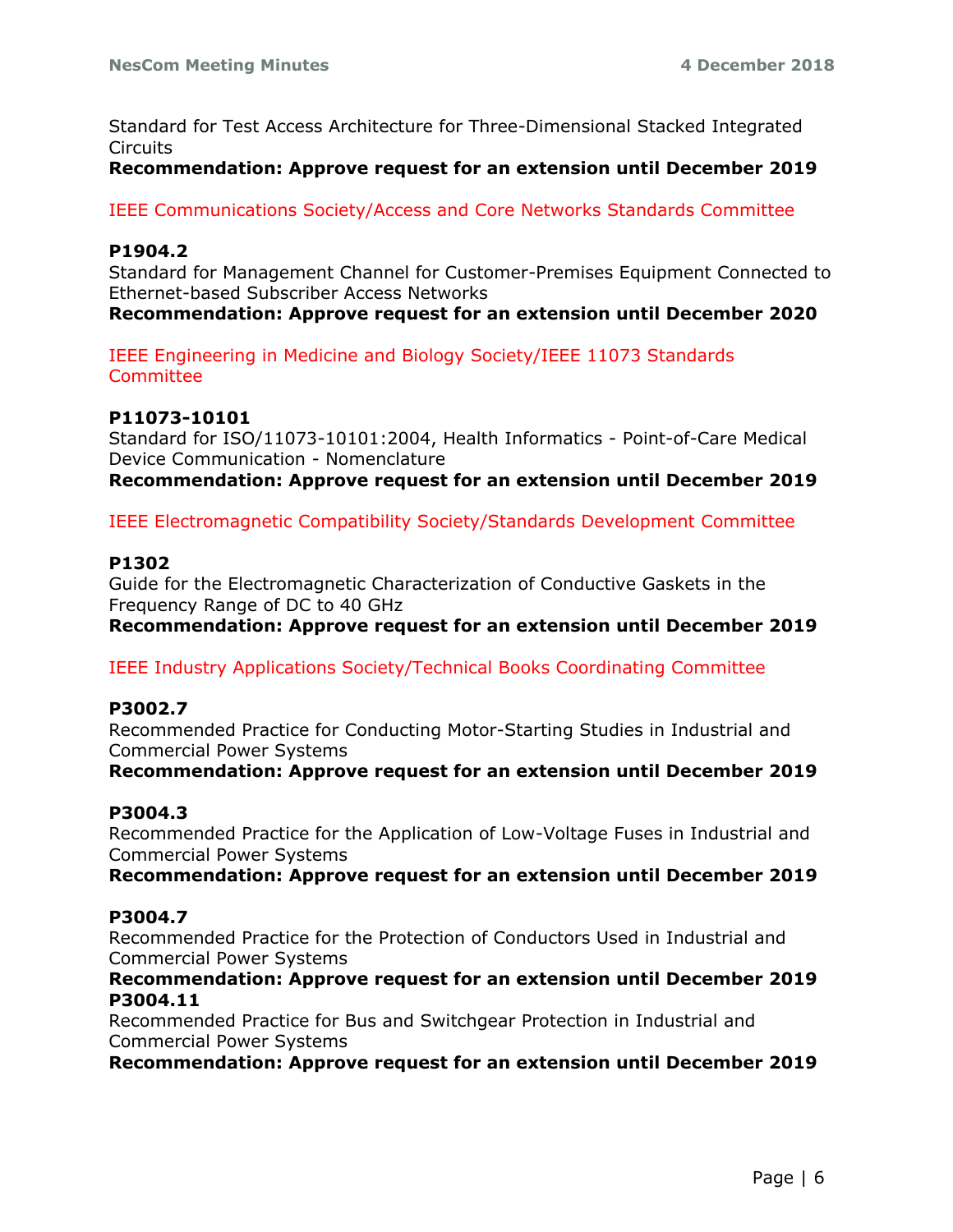# IEEE Industry Applications Society/Petroleum & Chemical Industry

### **P303**

Recommended Practice for Auxiliary Devices for Rotating Electrical Machines in Class I, Division 2 and Zone 2 Locations and Class II, Division 2 and Zone 22 Locations

**Recommendation: Approve request for an extension until December 2020**

IEEE Power and Energy Society/Energy Development & Power Generation

#### **P1010**

Guide for Control of Hydroelectric Power Plants **Recommendation: Approve request for an extension until December 2020**

#### **P1147**

Guide for the Rehabilitation of Hydroelectric Power Plants **Recommendation: Approve request for an extension until December 2020**

#### **P1248**

Guide for the Commissioning of Electrical Systems in Hydroelectric Power Plants **Recommendation: Approve request for an extension until December 2019**

IEEE Power and Energy Society/Energy Storage & Stationary Battery Committee

#### **P1491**

Recommended Practice for Battery Monitoring in Stationary Applications **Recommendation: Approve request for an extension until December 2021**

IEEE Power and Energy Society/Insulated Conductors

#### **P1406**

Guide for the Use of Gas-in-Fluid Analysis for Paper and Laminated Paper-Polypropylene Insulated Cable Systems

**Recommendation: Approve request for an extension until December 2019**

# **P1407**

Guide for Accelerated Aging Tests for 5 kV to 46 kV Extruded Electric Power Cables Using Water-Filled Tanks

**Recommendation: Approve request for an extension until December 2020 (7 approve, 1 abstain [Ling])**

IEEE Power and Energy Society/Power System Communications and Cybersecurity

# **P1711**

Standard for a Cryptographic Protocol for EPS Serial Links **Recommendation: Approve request for an extension until December 2020**

# **P1711.2**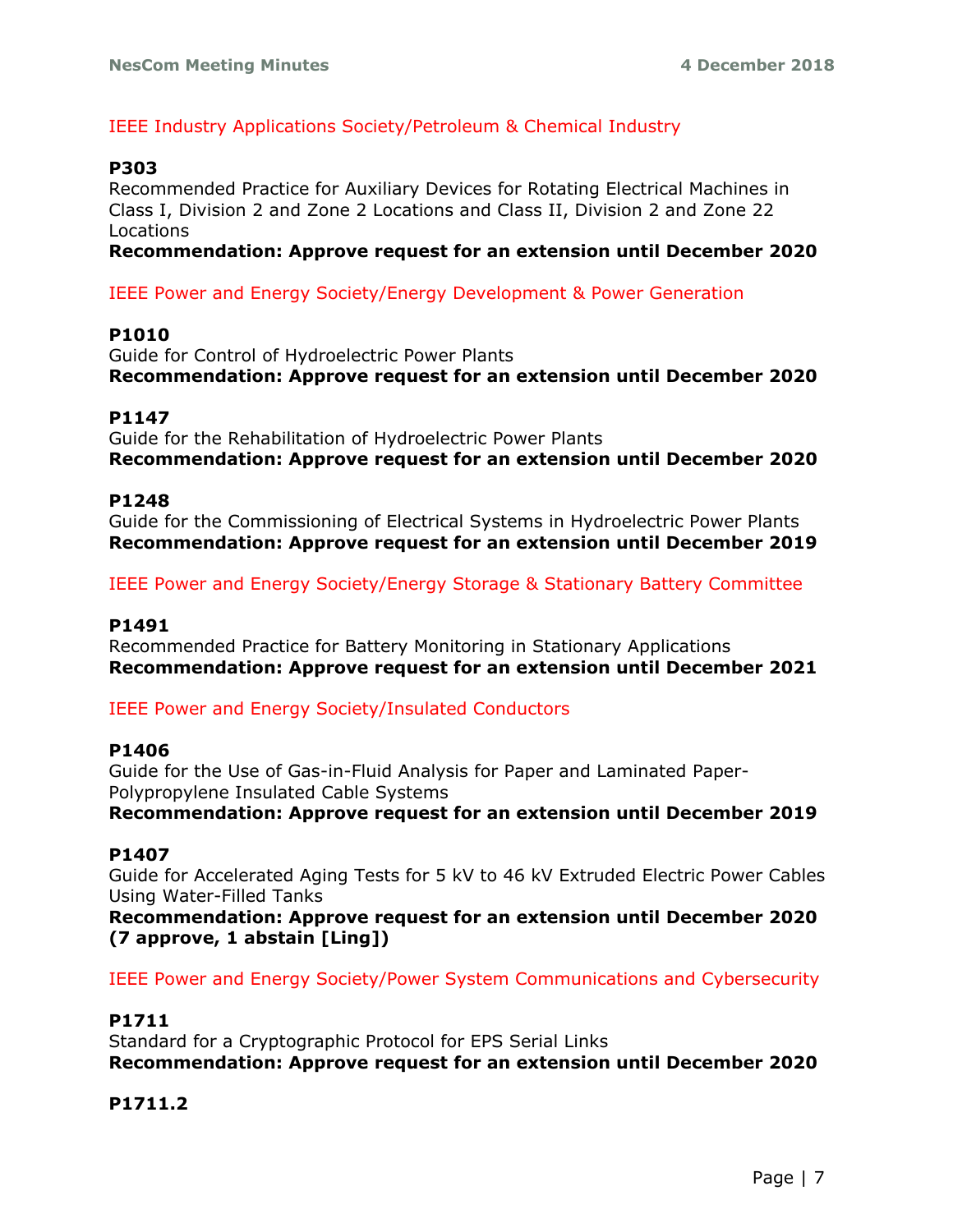Standard for Secure SCADA Communications Protocol (SSCP) **Recommendation: Approve request for an extension until December 2020**

IEEE Power and Energy Society/Power System Relaying and Control

# **PC37.91**

Guide for Protecting Power Transformers **Recommendation: Approve request for an extension until December 2019**

# **PC37.230**

Guide for Protective Relay Applications to Distribution Lines **Recommendation: Approve request for an extension until December 2019**

# **PC37.247**

Standard for Phasor Data Concentrators for Power Systems **Recommendation: Approve request for an extension until December 2019**

# **PC37.249**

Guide for Categorizing Security Needs for Protection and Automation Related Data Files

**Recommendation: Approve request for an extension until December 2020**

# **PC37.250**

Guide for Engineering, Implementation, and Management of System Integrity Protection Schemes

**Recommendation: Approve request for an extension until December 2020**

# IEEE Power and Energy Society/Substations

# **P1615**

Recommended Practice for Network Communication in Electric Power Substations **Recommendation: Approve request for an extension until December 2019**

# **PC37.2**

Standard Electrical Power System Device Function Numbers, Acronyms, and Contact Designations **Recommendation: Approve request for an extension until December 2020**

# IEEE Power and Energy Society/Switchgear

# **PC37.20.9**

Metal Enclosed Switchgear Rated 1 kV to 52 kV Incorporating Gas Insulation Systems

**Recommendation: Approve request for an extension until December 2019**

# **PC37.66**

Standard Requirements for Capacitor Switches for AC Systems (1 kV to 38 kV) **Recommendation: Approve request for an extension until December 2020**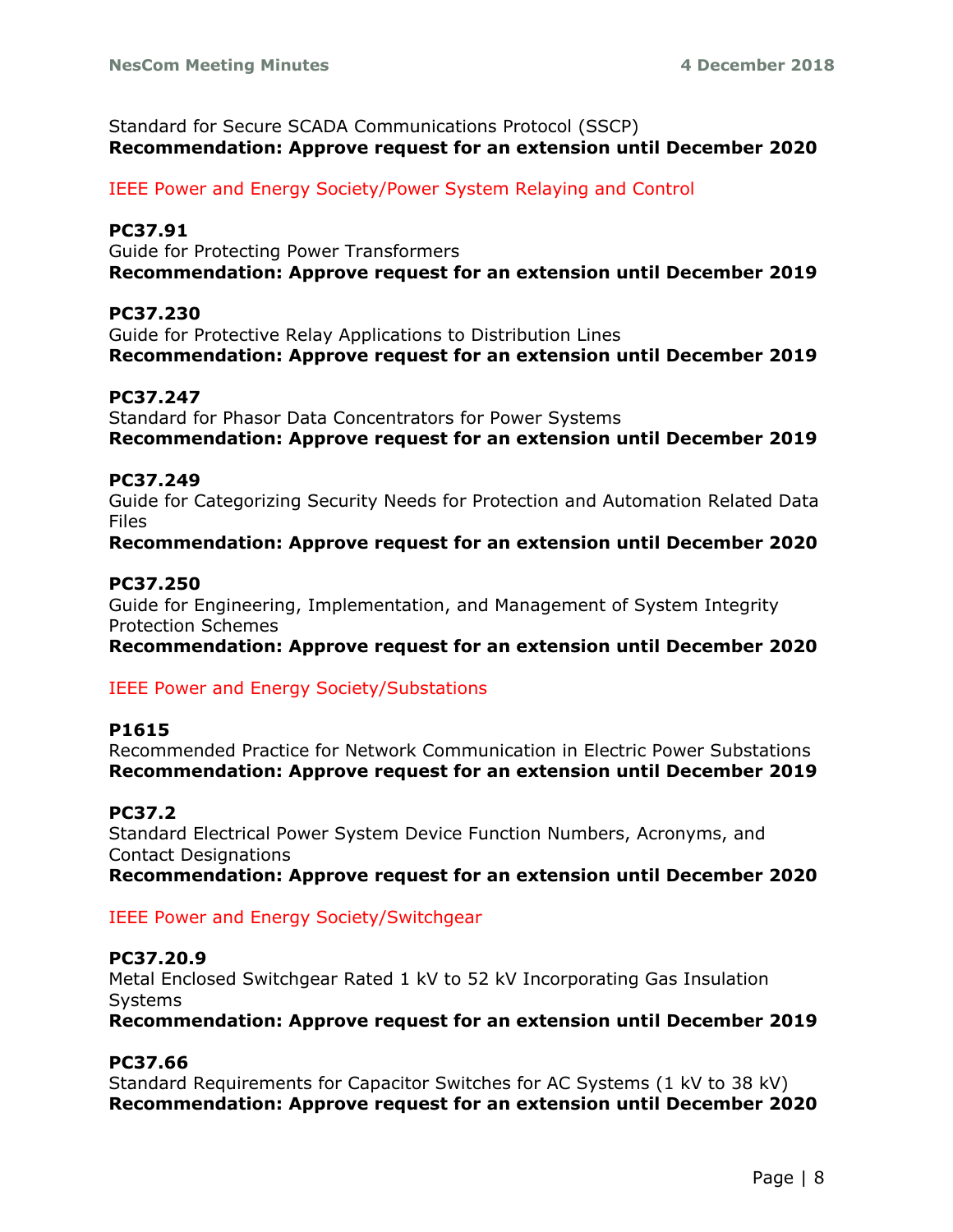# IEEE Power and Energy Society/Transmission and Distribution

# **P516**

Guide for Maintenance Methods on Energized Power Lines **Recommendation: Approve request for an extension until December 2020**

### **P563**

Guide on Conductor Self-Damping Measurements **Recommendation: Approve request for an extension until December 2019**

#### **P664**

Guide for Laboratory Measurement of the Power Dissipation Characteristics of Aeolian Vibration Dampers for Single Conductors

**Recommendation: Approve request for an extension until December 2019**

#### **P751**

Guide for Wood Structures Used for Overhead Electric Transmission Lines **Recommendation: Approve request for an extension until December 2019**

### **P1036**

Guide for the Application of Shunt Power Capacitors **Recommendation: Approve request for an extension until December 2019**

# **P1071**

Application Guide for an Engineered Restoration Program for Failed Transmission **Structures** 

# **Recommendation: Approve request for an extension until December 2019**

#### **P1806**

Guide for Reliability Based Placement of Overhead and Underground Switching and Overcurrent Protection Equipment Up to and Including 38 kV

**Recommendation: Approve request for an extension until December 2020**

#### **P1882**

Guide for Establishing, Benchmarking, and Maintaining a Working Program for Energized Transmission Lines

**Recommendation: Approve request for an extension until December 2019**

# IEEE Power and Energy Society/Transformers

#### **P1276**

Guide for the Application of High-Temperature Insulation Materials in Liquid-Immersed Distribution, Power and Regulating Transformers **Recommendation: Approve request for an extension until December 2020**

#### **P60214-2**

Tap-Changers - Part 2: Application Guide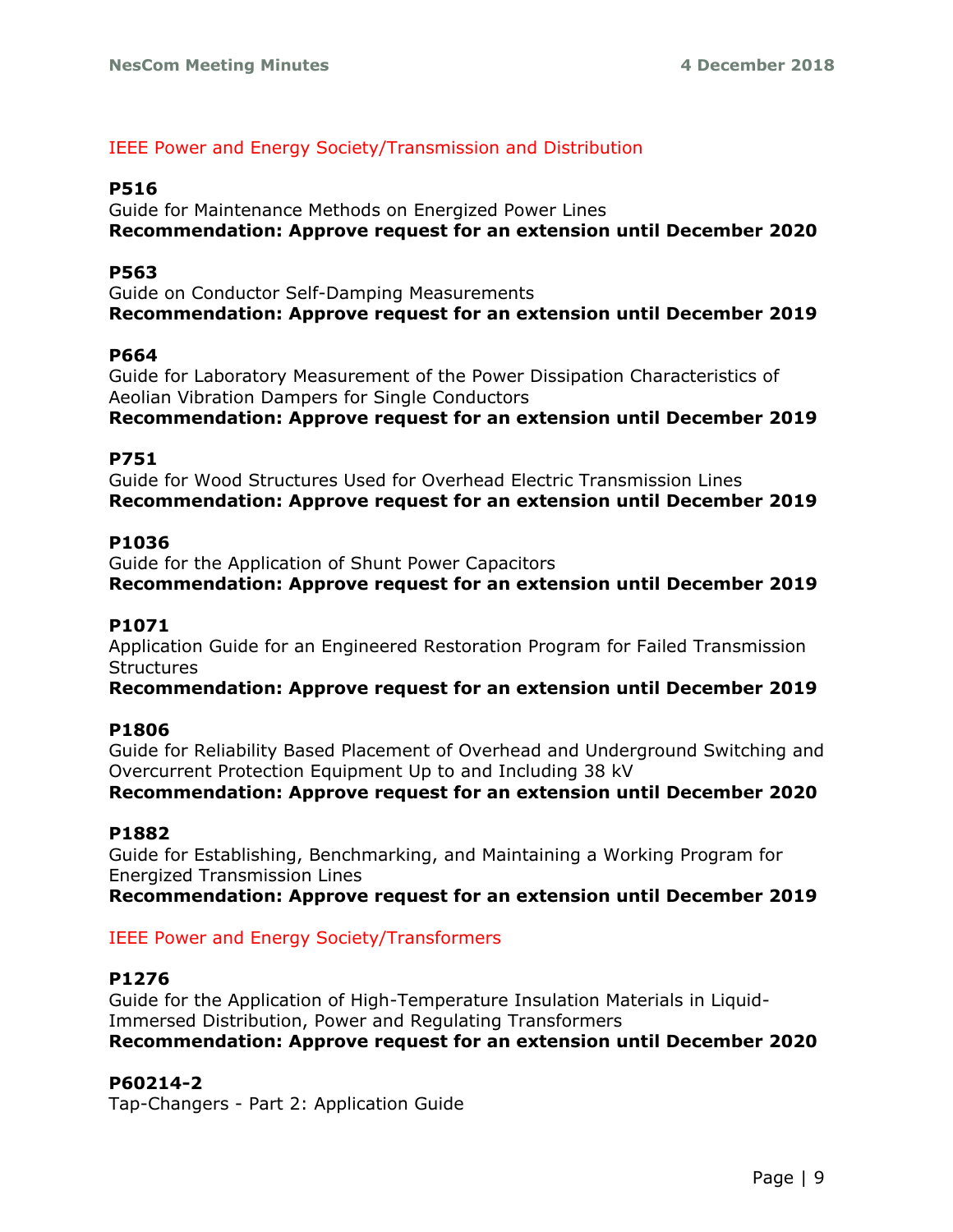# **Recommendation: Approve request for an extension until December 2019**

### **PC57.12.23**

Standard for Submersible Single-Phase Transformers: 250 kVA and Smaller; High Voltage 34 500GrdY/19 920V and Below; Low Voltage 600 V and Below **Recommendation: Approve request for an extension until December 2019**

#### **PC57.12.51**

Guide for Mechanical Interchangeability of Ventilated Dry Type Transformers **Recommendation: Approve request for an extension until December 2020**

# **PC57.21**

Standard Requirements, Terminology, and Test Code for Shunt Reactors Rated Over 500 kVA

**Recommendation: Approve request for an extension until December 2020**

IEEE Power Electronics Society/Standards Committee

#### **P389**

Recommended Practice for Testing Transformers and Inductors for Electronics Applications

**Recommendation: Approve request for an extension until December 2020**

IEEE-SASB Coordinating Committees/SCC21 - Fuel Cells, Photovoltaics, Dispersed Generation, and Energy Storage

#### **P2030.2.1**

Guide for Design, Operation, and Maintenance of Battery Energy Storage Systems, both Stationary and Mobile, and Applications Integrated with Electric Power **Systems** 

**Recommendation: Approve request for an extension until December 2019**

IEEE-SASB Coordinating Committees/SCC39 - International Committee on Electromagnetic Safety

#### **PC95.3**

Recommended Practice for Measurements and Computations of Electric, Magnetic and Electromagnetic Fields With Respect to Human Exposure to Such Fields, 0 Hz - 300 GHz

**Recommendation: Approve request for an extension until December 2019**

# IEEE Vehicular Technology Society/Rail Transportation Standards Committee

# **P1791**

Recommended Practice for Terminology Used for Direct Current Electric Transit Overhead Contact Systems

**Recommendation: Approve request for an extension until December 2019**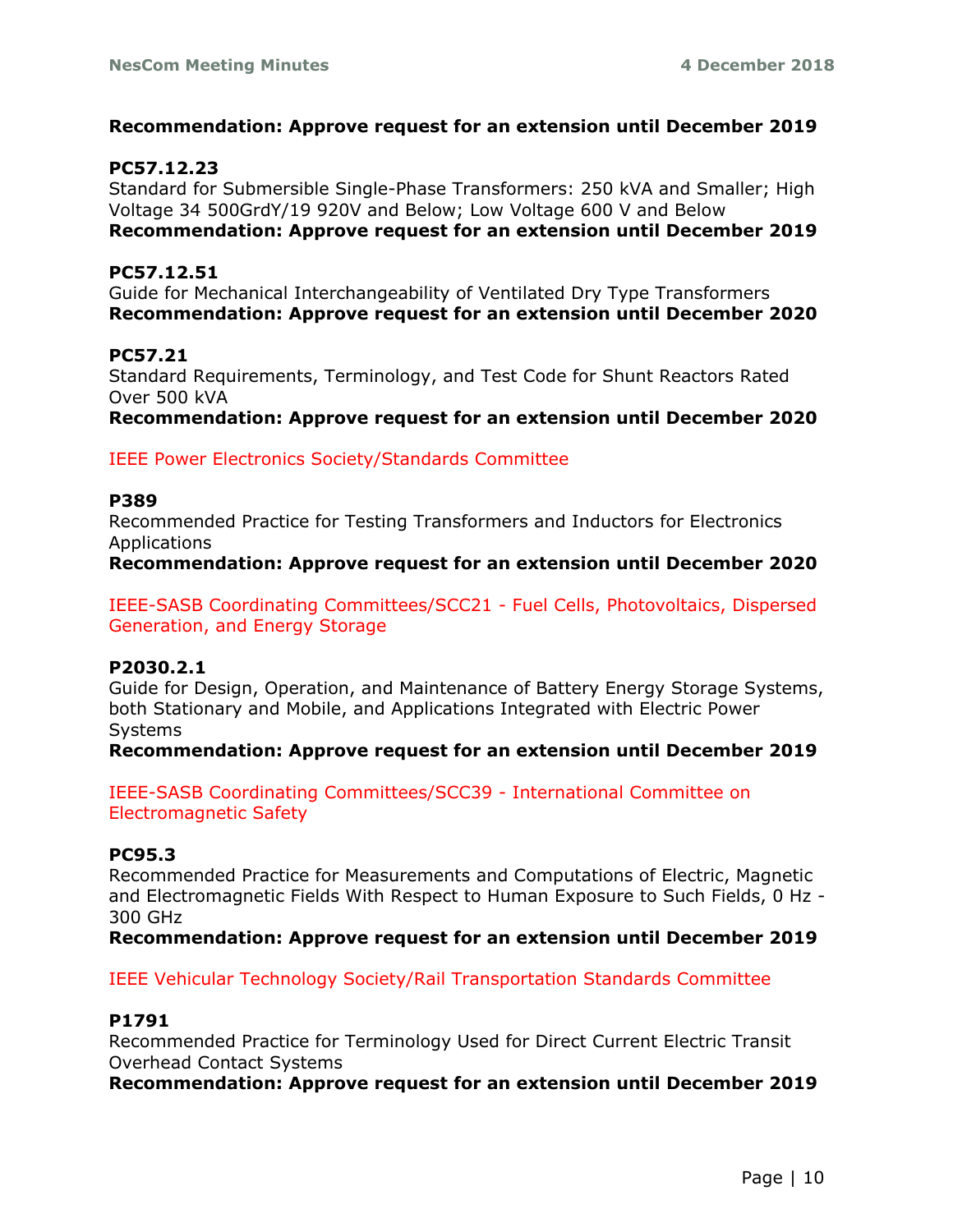# **P2406**

Standard for Design and Construction of Non-Load Break Disconnect Switches for Direct Current Applications on Transit Systems **Recommendation: Approve request for an extension until December 2020**

# **3.3 New PARs**

IEEE-SA Board of Governors/Corporate Advisory Group

# **P2418.7**

Standard for the Use of Blockchain in Supply Chain Finance **Recommendation: Approve new PAR until December 2022 (7 approve, 1 recuse [Law – Bucket motion])**

IEEE Computer Society/LAN/MAN Standards Committee

# **P802.3cp**

Standard for Ethernet Amendment: Bidirectional 10 Gb/s, 25 Gb/s, and 50 Gb/s Optical Access PHYs **Recommendation: Approve new PAR until December 2022 (7 approve, 1 recuse [Law])**

# **P802.3cs**

Standard for Ethernet

Amendment: Physical Layers and management parameters for increased-reach point-to-multipoint Ethernet optical subscriber access (Super-PON) **Recommendation: Approve new PAR until December 2022 (7 approve, 1 recuse [Law])**

# **P802.11bc**

Standard for Information technology--Telecommunications and information exchange between systems Local and metropolitan area networks--Specific requirements - Part 11: Wireless LAN Medium Access Control (MAC) and Physical Layer (PHY) Specifications

Amendment: Enhanced Broadcast Service

**Recommendation: Approve new PAR until December 2022**

# **P802.11bd**

Standard for Information technology--Telecommunications and information exchange between systems Local and metropolitan area networks--Specific requirements - Part 11: Wireless LAN Medium Access Control (MAC) and Physical Layer (PHY) Specifications

Amendment: Enhancements for Next Generation V2X

**Recommendation: Approve new PAR until December 2022**

**P802.19.3**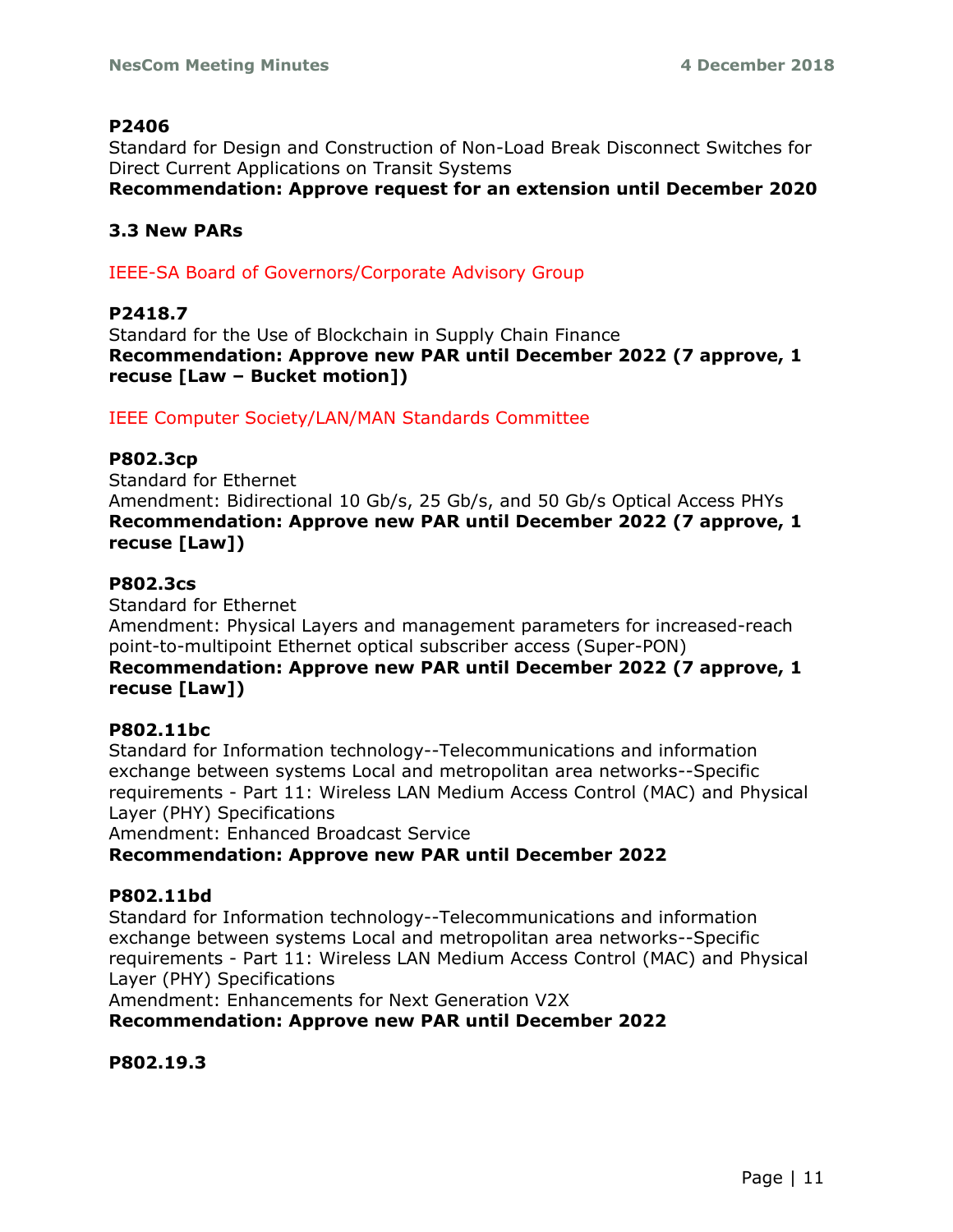Recommended Practice for Local and Metropolitan Area Networks - Part 19: Coexistence Methods for 802.11 and 802.15.4 based systems operating in the Sub-1 GHz Frequency Bands

**Recommendation: Approve new PAR until December 2022**

# IEEE Computer Society/Learning Technology

# **P3652.1**

Guide for Architectural Framework and Application of Federated Machine Learning **Recommendation: Approve new PAR until December 2022**

IEEE Consumer Electronics Society/Standards Committee

# **P2140.1**

Standard for General Requirements for Cryptocurrency Exchanges **Recommendation: Approve new PAR until December 2022**

IEEE Communications Society/Access and Core Networks Standards Committee

# **P1936.1**

Standard for Drone Applications Framework **Recommendation: Approve new PAR until December 2022**

# **P1937.1**

Standard Interface Requirements and Performance Characteristics for Payload Devices in Drones

**Recommendation: Approve new PAR until December 2022**

IEEE Communications Society/Edge, Fog, Cloud Communications with IOT and Big Data Standards Committee

#### **P1934.1**

Nomenclature and Taxonomy for Distributing Computing, Communications and Networking along the Things-to-Cloud Continuum **Recommendation: Approve new PAR until December 2022 (7 approve, 1 abstain [Zhou])**

IEEE Communications Society/Mobile Communication Networks Standards **Committee** 

# **P1914.3a**

Standard for Radio over Ethernet Encapsulations and Mappings Amendment 1: Encapsulation Enhancements and Elaborations, Additional Operation, Administration, and Maintenance (OAM) Functions, Management Model, Clarification on Relationships between Parameters

**Recommendation: Approve new PAR until December 2022**

IEEE Engineering in Medicine and Biology Society/Standards Committee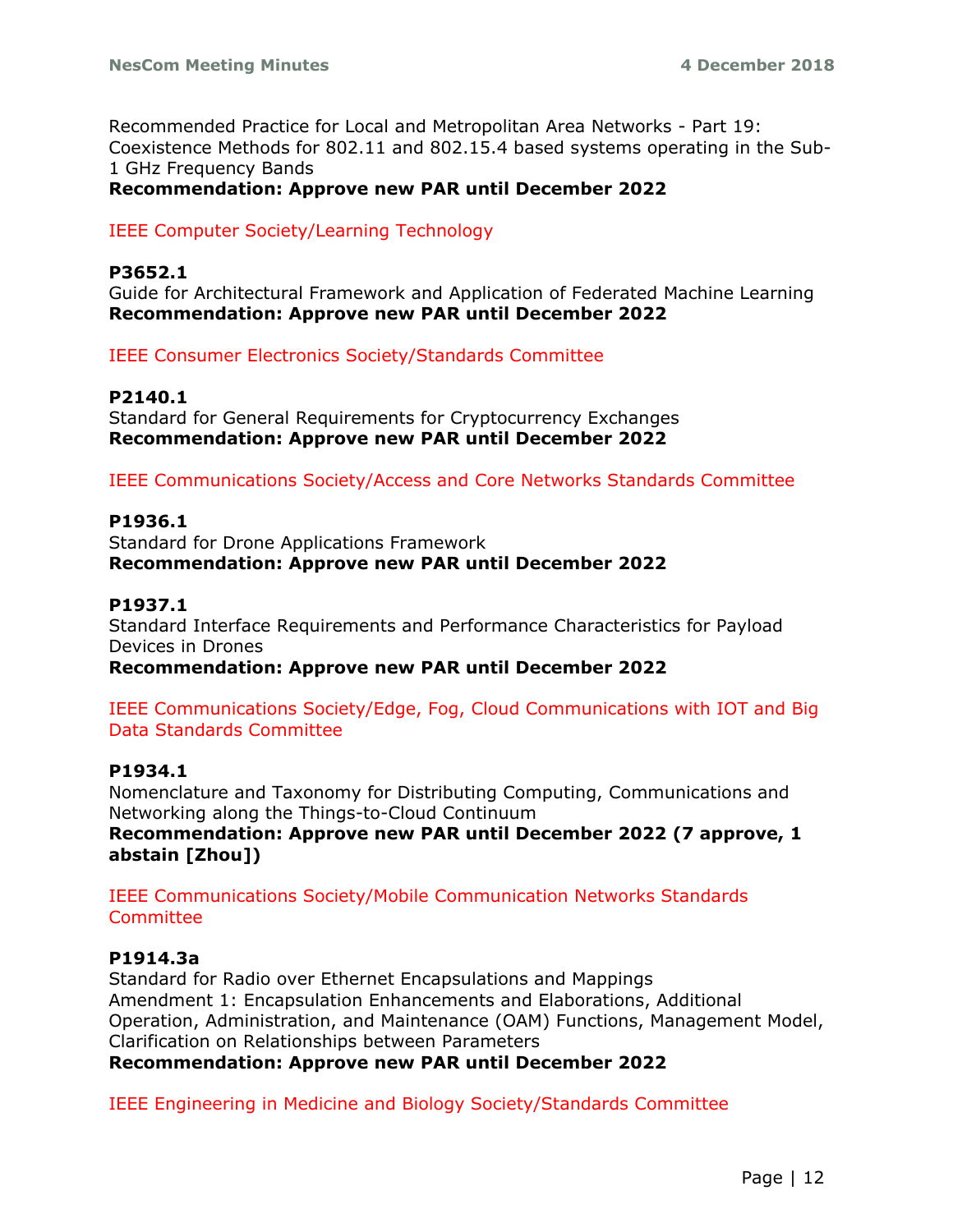# **P2801**

Recommended Practice for the Quality Management of Datasets for Medical Artificial Intelligence

# **Recommendation: Approve new PAR until December 2022**

# **P2802**

Standard for the Performance and Safety Evaluation of Artificial Intelligence Based Medical Device: Terminology

**Recommendation: Approve new PAR until December 2022**

# IEEE Power and Energy Society/Energy Storage & Stationary Battery Committee

# **P1679.3**

Draft Guide for the Characterization and Evaluation of Flow Batteries in Stationary Applications

**Recommendation: Approve new PAR until December 2022**

IEEE Power and Energy Society/Transmission and Distribution

# **P2747**

Guide for Energy Efficiency Technology Evaluation of Electric Power Fittings **Recommendation: Approve new PAR until December 2022**

# **P2797**

Guide for Forecast and Early Warning of Icing on Overhead Transmission Lines in Micro-topographic Areas

# **Recommendation: Approve new PAR until December 2022**

IEEE-SASB Coordinating Committees/SCC39 - International Committee on Electromagnetic Safety

# **P62704-1a**

IEC/IEEE International Standard for Determining the Peak Spatial Average Specific Absorption Rate (SAR) in the Human Body from Wireless Communications Devices, 30 MHz - 6 GHz. Part 1: General Requirements for using the Finite Difference Time Domain (FDTD) Method for SAR Calculations

Amendment 1 Extension of the SAR Spatial Averaging Algorithm for Equivalence to the Procedure Defined in the IEEE 1528 and IEC 62209-1 Standards

**Recommendation: Approve new PAR until December 2022**

IEEE Vehicular Technology Society/Intelligent Transportation Systems

# **P1609.4-2016/Cor 1**

Standard for Wireless Access in Vehicular Environments (WAVE) -- Multi-Channel Operation

- Corrigendum 1: Miscellaneous corrections

**Recommendation: Approve new PAR until December 2022**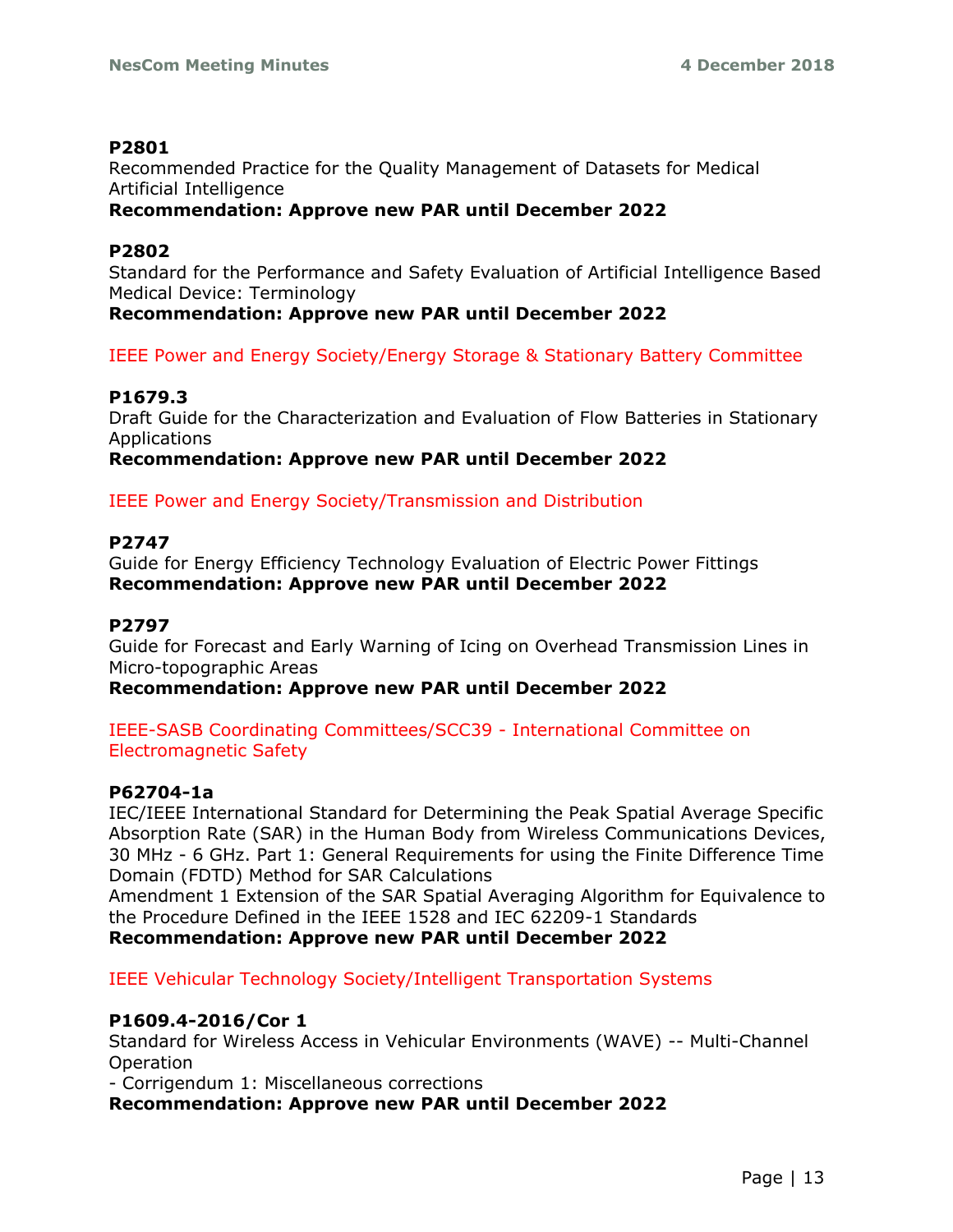# **3.4 PARs for the Revision of Standards**

IEEE Computer Society/Design Automation

# **P1801**

Approved Draft Standard for Design and Verification of Low Power, Energy Aware Electronic Systems

**Recommendation: Approve PAR for the revision of a standard until December 2022**

IEEE Computer Society/Software & Systems Engineering Standards Committee

# **P26514**

Systems and Software Engineering--Design and development of information for users

# **Recommendation: Approve PAR for the revision of a standard until December 2022**

IEEE Industry Applications Society/Petroleum & Chemical Industry

# **P1584.1**

Guide for the Specification of Scope and Deliverable Requirements for an Arc-Flash Hazard Calculation Study in Accordance with IEEE Std 1584

# **Recommendation: Approve PAR for the revision of a standard until December 2022**

# **P62395**

Electrical Resistance Trace Heating for Industrial and Commercial Applications **Recommendation: Approve PAR for the revision of a standard until December 2022**

IEEE Power and Energy Society/Power System Communications and Cybersecurity

# **P1591.1**

Standard for Testing and Performance of Hardware for Optical Ground Wire (OPGW) **Recommendation: Approve PAR for the revision of a standard until December 2022**

IEEE Power and Energy Society/Power System Relaying and Control

# **PC37.90**

Standard for Relays and Relay Systems Associated with Electric Power Apparatus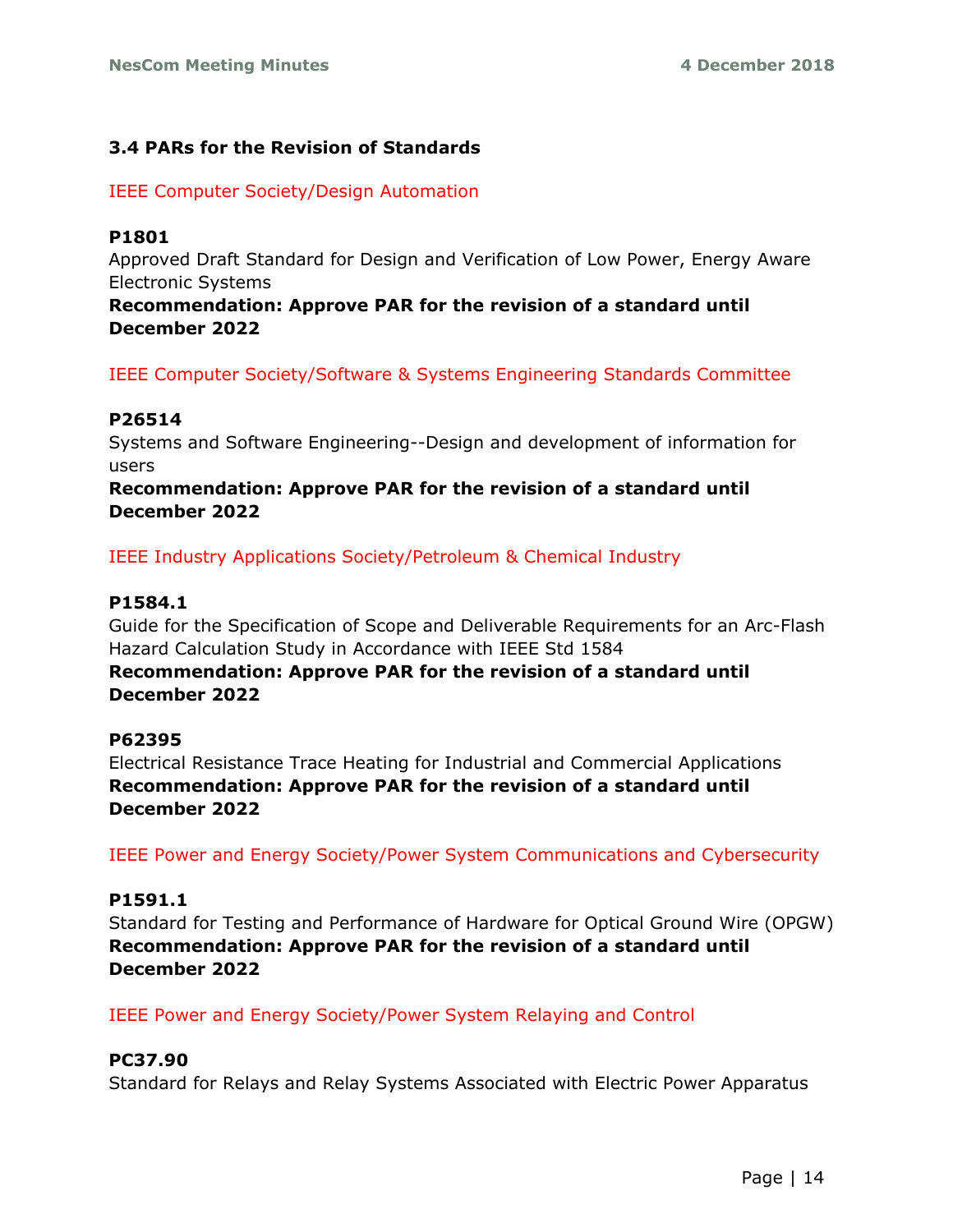# **Recommendation: Approve PAR for the revision of a standard until December 2022**

# **4 OLD BUSINESS**

# **4.1 Ad Hoc Report - Review IEEE-SA Numbering Policy for Potential Enhancements - Jingyi Zhou**

Jingyi Zhou reported on the discussions from the ad hoc regarding the current numbering policy. Consensus was reached on an updated version of the document with no substantive changes to the numbering policy, but with changes to the layout of the information to provide more clarity.

A motion was made (Zhou) and seconded (Griffith):

**Motion: Approve the ad-hoc consensus version of "IEEE Standards Development Project Authorization Request (PAR) Numbering Policy Endorsed by NesCom on 20 September 1995 Revised 8 December 2009 Revised 4 December 2018"; Grant editorial rights to IEEE-SA staff to make final required format changes. Upon vote, the motion passed.**

The ad hoc was disbanded with thanks.

# **4.2 Open Source Ad Hoc Report to NesCom - Dorothy Stanley**

Dorothy Stanley reminded NesCom that the SASB OSS Framework and process flow diagram was shared with NesCom in November, and that these are still IEEE Confidential. She asked NesCom to review the documents and explained that there will be an impact to the PAR form and potentially to other aspects of NesCom as OS plans are further developed and rolled out.

# **4.3 Proposal for Continuous Revision PAR Request Process – Staff**

Jonathan Goldberg represented a staff team to describe a process to create Continuous Revision PARs that was originally discussed at the June 2018 NesCom meeting. The process to generate the PARs is primarily an internal process, with Sponsors only needing to indicate that they plan to use this option. Among the potential benefits shown in the presentation, it would allow Working Groups to remain active with no lapse in standards development in continuously evolving areas of technology and could reduce the number of amendment/corrigendum projects.

A motion was made (Law) and seconded (Griffith):

# **Motion: Move to support the process for Continuous Maintenance PARs as described in the [presentation.](https://ieee.box.com/v/Continuous-Rev) Upon vote, the motion passed.**